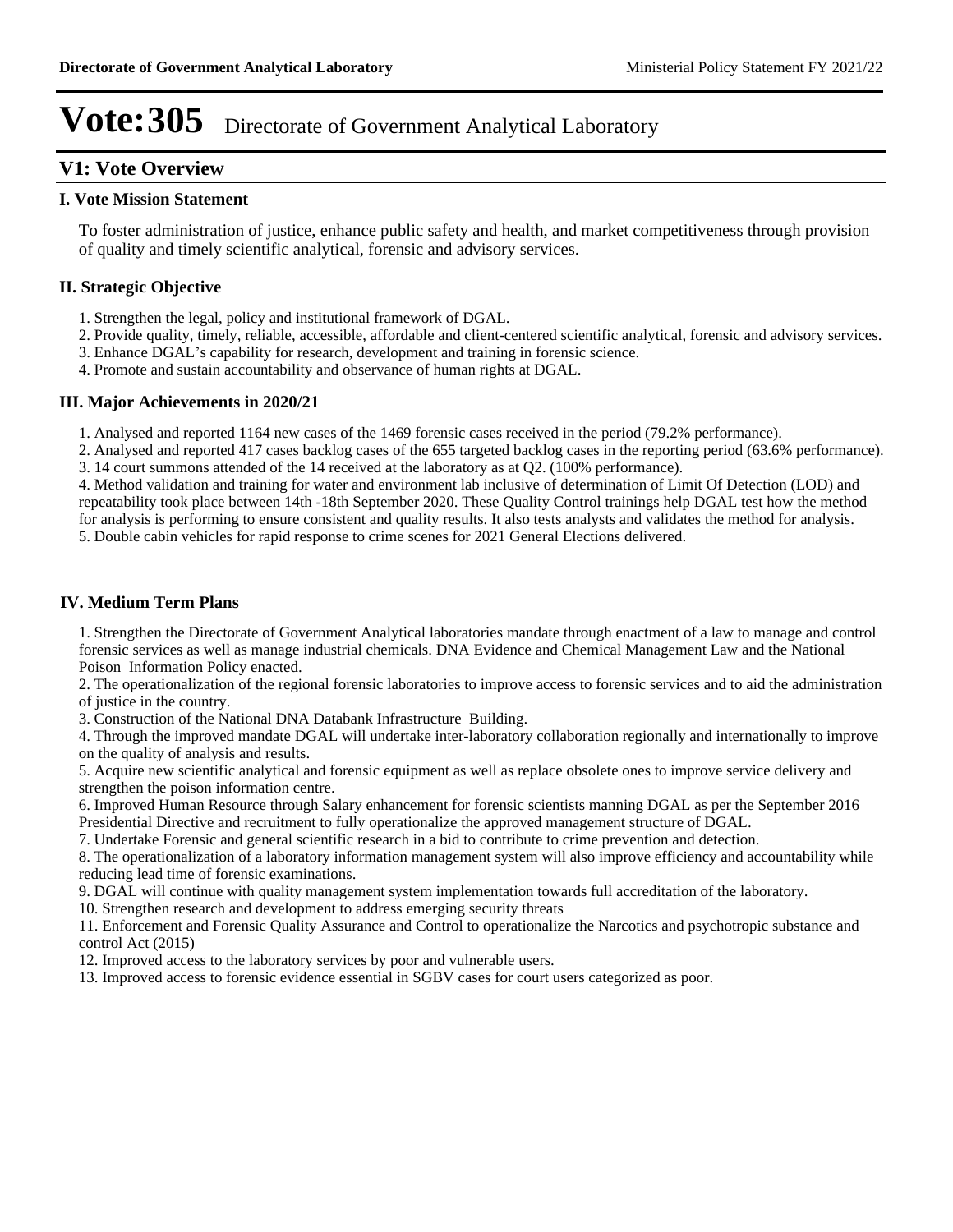# **V. Snapshot Of Medium Term Budget Allocations**

**Table 5.1: Overview of Vote Expenditures (UShs Billion)**

|                  |                                                      |                    |               | 2020/21                                   |         |         |         | <b>MTEF Budget Projections</b> |         |
|------------------|------------------------------------------------------|--------------------|---------------|-------------------------------------------|---------|---------|---------|--------------------------------|---------|
|                  |                                                      | 2019/20<br>Outturn | <b>Budget</b> | <b>Approved Expenditure</b><br>by End Dec | 2021/22 | 2022/23 | 2023/24 | 2024/25                        | 2025/26 |
| <b>Recurrent</b> | Wage                                                 | 1.167              | 1.334         | 0.609                                     | 1.664   | 1.747   | 1.747   | 1.747                          | 1.747   |
|                  | Non Wage                                             | 7.353              | 8.805         | 3.635                                     | 8.613   | 8.613   | 8.613   | 8.613                          | 8.613   |
| Devt.            | GoU                                                  | 9.767              | 15.944        | 2.809                                     | 15.944  | 15.944  | 15.944  | 15.944                         | 15.944  |
|                  | Ext. Fin.                                            | 0.000              | 0.000         | 0.000                                     | 0.000   | 0.000   | 0.000   | 0.000                          | 0.000   |
|                  | <b>GoU</b> Total                                     | 18.287             | 26.083        | 7.052                                     | 26.221  | 26.304  | 26.304  | 26.304                         | 26.304  |
|                  | <b>Total GoU+Ext Fin (MTEF)</b>                      | 18.287             | 26.083        | 7.052                                     | 26.221  | 26.304  | 26.304  | 26.304                         | 26.304  |
|                  | Arrears                                              | 0.000              | 0.000         | 0.000                                     | 0.000   | 0.000   | 0.000   | 0.000                          | 0.000   |
|                  | <b>Total Budget</b>                                  | 18.287             | 26.083        | 7.052                                     | 26.221  | 26.304  | 26.304  | 26.304                         | 26.304  |
|                  | <b>A.I.A Total</b>                                   | 0.000              | 0.000         | 0.000                                     | 0.000   | 0.000   | 0.000   | 0.000                          | 0.000   |
|                  | <b>Grand Total</b>                                   | 18.287             | 26.083        | 7.052                                     | 26.221  | 26.304  | 26.304  | 26.304                         | 26.304  |
|                  | <b>Total Vote Budget</b><br><b>Excluding Arrears</b> | 18.287             | 26.083        | 7.052                                     | 26.221  | 26.304  | 26.304  | 26.304                         | 26.304  |

### **Table 5.2: Budget Allocation by Programme (UShs Billion)**

|                                 | 2021/22 Draft Estimates |          |              |  |  |
|---------------------------------|-------------------------|----------|--------------|--|--|
| <b>Billion Uganda Shillings</b> | GoU                     | Ext. Fin | <b>Total</b> |  |  |
| Governance and Security         | 26,221                  | 0.000    | 26.221       |  |  |
| <b>Grand Total:</b>             | 26.221                  | 0.000    | 26.221       |  |  |
| <b>Total excluding Arrears</b>  | 26.221                  | 0.000    | 26.221       |  |  |

### **VI. Budget By Economic Clasification**

**Table V6.1 2020/21 and 2021/22 Budget Allocations by Item**

|                                       |        |          | 2020/21 Approved Budget |              |        | 2021/22 Draft Estimates |              |
|---------------------------------------|--------|----------|-------------------------|--------------|--------|-------------------------|--------------|
| Billion Uganda Shillings              | GoU    | Ext. Fin | <b>AIA</b>              | <b>Total</b> | GoU    | Ext. Fin                | <b>Total</b> |
| <b>Output Class: Outputs Provided</b> | 12.257 | 0.000    | 0.000                   | 12.257       | 12.387 | 0.000                   | 12.387       |
| 211 Wages and Salaries                | 1.959  | 0.000    | 0.000                   | 1.959        | 2.361  | 0.000                   | 2.361        |
| 212 Social Contributions              | 0.121  | 0.000    | 0.000                   | 0.121        | 0.135  | 0.000                   | 0.135        |
| 213 Other Employee Costs              | 0.060  | 0.000    | 0.000                   | 0.060        | 0.190  | 0.000                   | 0.190        |
| 221 General Expenses                  | 1.486  | 0.000    | 0.000                   | 1.486        | 1.449  | 0.000                   | 1.449        |
| 223 Utility and Property Expenses     | 0.323  | 0.000    | 0.000                   | 0.323        | 0.323  | 0.000                   | 0.323        |
| 224 Supplies and Services             | 5.968  | 0.000    | 0.000                   | 5.968        | 6.477  | 0.000                   | 6.477        |
| 225 Professional Services             | 0.455  | 0.000    | 0.000                   | 0.455        | 0.075  | 0.000                   | 0.075        |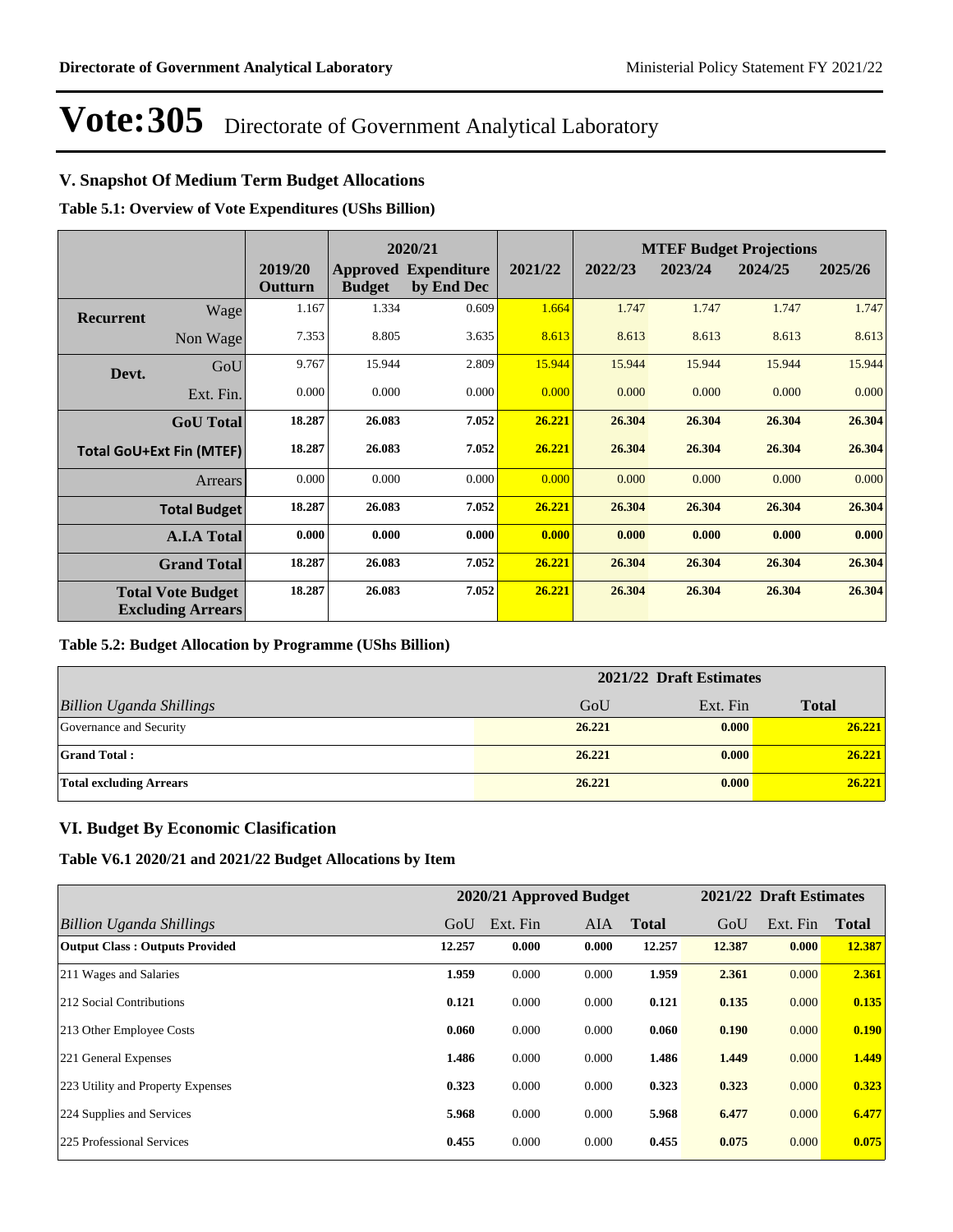| 227 Travel and Transport               | 0.924  | 0.000 | 0.000 | 0.924  | 0.447  | 0.000 | 0.447  |
|----------------------------------------|--------|-------|-------|--------|--------|-------|--------|
| 228 Maintenance                        | 0.961  | 0.000 | 0.000 | 0.961  | 0.931  | 0.000 | 0.931  |
| <b>Output Class: Capital Purchases</b> | 13.827 | 0.000 | 0.000 | 13.827 | 13.834 | 0.000 | 13.834 |
| 312 FIXED ASSETS                       | 13.827 | 0.000 | 0.000 | 13.827 | 13.834 | 0.000 | 13.834 |
| <b>Grand Total:</b>                    | 26.083 | 0.000 | 0.000 | 26.083 | 26,221 | 0.000 | 26,221 |
| Total excluding Arrears                | 26.083 | 0.000 | 0.000 | 26.083 | 26,221 | 0.000 | 26,221 |

# VII. Budget By Sub-Subprogramme, Department And Project

**Table V7.1: Past Expenditure Outturns and Medium Term Projections by Sub-SubProgramme,Department and Project**

| Billion Uganda shillings                                              |                                     | FY 2020/21                |                                   |                                             | <b>Medium Term Projections</b> |         |         |             |
|-----------------------------------------------------------------------|-------------------------------------|---------------------------|-----------------------------------|---------------------------------------------|--------------------------------|---------|---------|-------------|
|                                                                       | <b>FY 2019/20</b><br><b>Outturn</b> | Approved<br><b>Budget</b> | <b>Spent By</b><br><b>End Dec</b> | 2021-22<br><b>Proposed</b><br><b>Budget</b> | 2022-23                        | 2023-24 | 2024-25 | $2025 - 26$ |
| 13 Forensic and General Scientific<br>Services.                       | 18.287                              | 26.083                    | 7.052                             | 26.221                                      | 26.304                         | 26.304  | 26.304  | 26.304      |
| 0066 Support to Internal Affairs (Government)<br>Chemist)             | 9.767                               | 0.000                     | 0.000                             | 0.000                                       | 0.000                          | 0.000   | 0.000   | 0.000       |
| 02 Regional Forensic Laboratories                                     | 0.213                               | 0.231                     | 0.089                             | 0.231                                       | 0.231                          | 0.231   | 0.231   | 0.231       |
| 04 Office of the Director (Administration and<br>Support Services)    | 3.147                               | 3.509                     | 1.300                             | 3.812                                       | 3.895                          | 3.895   | 3.895   | 3.895       |
| 05 Criminalistics and Laboratory Services                             | 4.286                               | 4.796                     | 2.257                             | 4.631                                       | 4.631                          | 4.631   | 4.631   | 4.631       |
| 06 Quality and Chemical Verification<br>Services                      | 0.874                               | 1.602                     | 0.598                             | 1.602                                       | 1.602                          | 1.602   | 1.602   | 1.602       |
| 1642 Retooling for Directorate of<br>Government Analytical Laboratory | 0.000                               | 15.944                    | 2.809                             | 15.944                                      | 15.944                         | 15.944  | 15.944  | 15.944      |
| <b>Total for the Vote</b>                                             | 18.287                              | 26.083                    | 7.052                             | 26.221                                      | 26.304                         | 26.304  | 26.304  | 26.304      |
| <b>Total Excluding Arrears</b>                                        | 18.287                              | 26.083                    | 7.052                             | 26.221                                      | 26.304                         | 26.304  | 26.304  | 26.304      |

### **VIII. Sub-SubProgramme Performance and Medium Term Plans**

**Table V8.1: Sub-SubProgramme Outcome and Outcome Indicators** 

|                             | <b>Sub-SubProgramme:</b> 13 Forensic and General Scientific Services.            |  |  |                            |         |         |  |  |  |
|-----------------------------|----------------------------------------------------------------------------------|--|--|----------------------------|---------|---------|--|--|--|
| Objective :                 | Strengthened Forensic Science for Public Safety and Administration of Justice.   |  |  |                            |         |         |  |  |  |
| <b>Responsible Officer:</b> | Director                                                                         |  |  |                            |         |         |  |  |  |
| Outcome:                    | Strengthened Forensic Science for Public Safety and Administration of Justice.   |  |  |                            |         |         |  |  |  |
|                             | 1. Infrastructure and access to JLOS services enhanced                           |  |  |                            |         |         |  |  |  |
|                             |                                                                                  |  |  | <b>Performance Targets</b> |         |         |  |  |  |
| <b>Outcome Indicators</b>   |                                                                                  |  |  | 2021/22                    | 2022/23 | 2023/24 |  |  |  |
|                             | Projection<br>Projection<br><b>Baseline</b><br><b>Base</b> year<br><b>Target</b> |  |  |                            |         |         |  |  |  |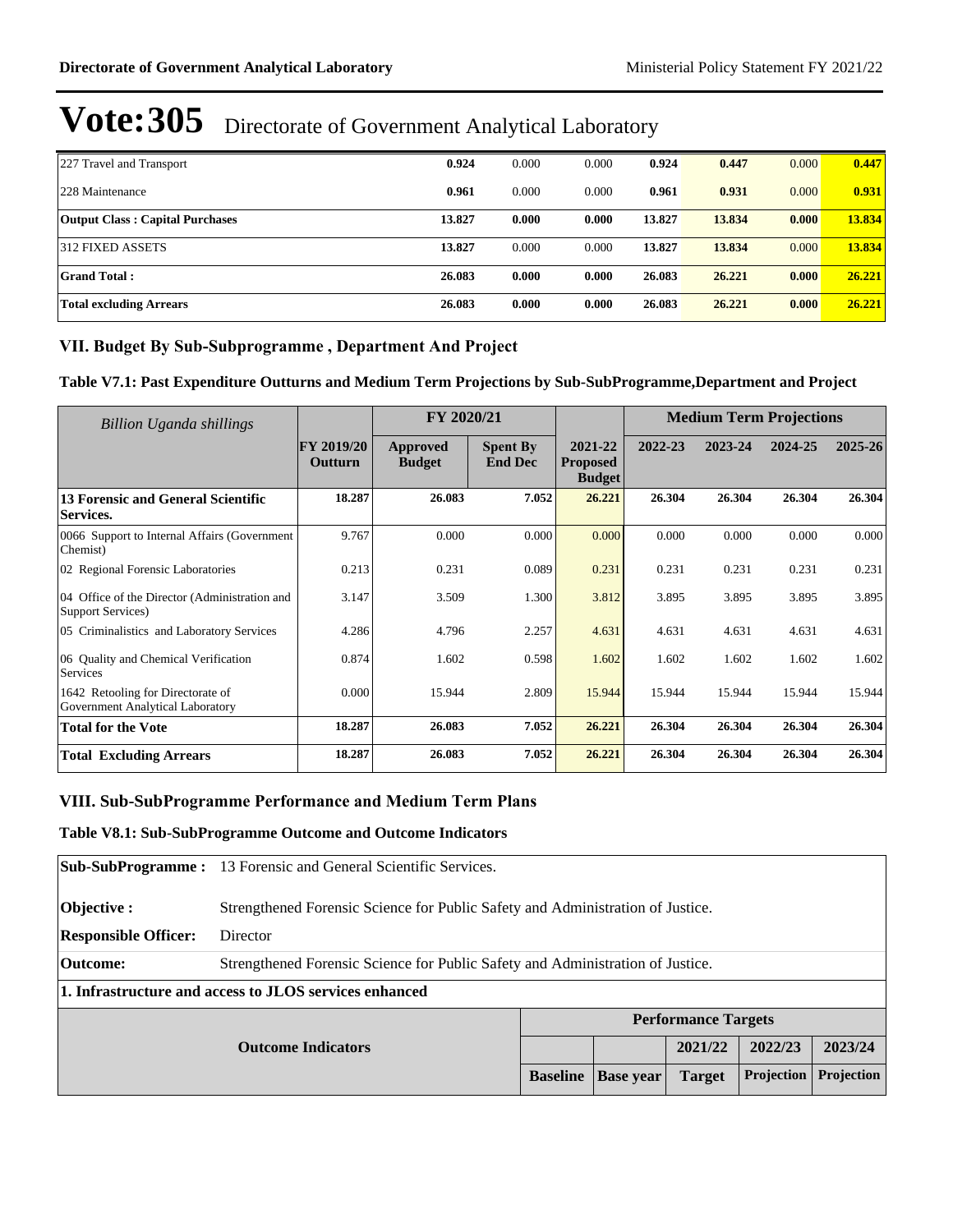| • Percentage of backlog cases analyzed                                              | 37.2% | 2018 | 37.5%          | 50% | 100% |  |  |  |  |  |
|-------------------------------------------------------------------------------------|-------|------|----------------|-----|------|--|--|--|--|--|
| <b>Department: 05 Criminalistics and Laboratory Services</b>                        |       |      |                |     |      |  |  |  |  |  |
| <b>Budget Output: 01 Forensic and General Scientific Services,</b>                  |       |      |                |     |      |  |  |  |  |  |
| % of casebacklog analysed as forensic evidence                                      |       |      | <b>38%</b>     | 50% | 100% |  |  |  |  |  |
| Average time taken to conclude forensic investigations (Days)                       |       |      | 30             | 31  | 32   |  |  |  |  |  |
| <b>Department: 06 Quality and Chemical Verification Services</b>                    |       |      |                |     |      |  |  |  |  |  |
| <b>Budget Output: 02 Scientific, Analytical and Advisory Services</b>               |       |      |                |     |      |  |  |  |  |  |
| No. of commercial products verified                                                 |       |      | 510            | 520 | 530  |  |  |  |  |  |
| No. of forensic studies carried out contaminants in water and food                  |       |      | 430            | 435 | 440  |  |  |  |  |  |
| No. of studies carried out in prevalence of antibiotics in milk, meat and products. |       |      | $\overline{2}$ | 3   |      |  |  |  |  |  |
| Project: 1642 Retooling for Directorate of Government Analytical Laboratory         |       |      |                |     |      |  |  |  |  |  |
| <b>Budget Output: 01 Forensic and General Scientific Services,</b>                  |       |      |                |     |      |  |  |  |  |  |
| % of casebacklog analysed as forensic evidence                                      |       |      | 50%            | 60% | 100% |  |  |  |  |  |
| Average time taken to conclude forensic investigations (Days)                       |       |      | 30             | 30  | 30   |  |  |  |  |  |

# **IX. Major Capital Investments And Changes In Resource Allocation**

# **Table 9.1: Major Capital Investment (Capital Purchases outputs over 0.5Billion)**

| FY 2020/21                                                                                      | FY 2021/22     |                                                                                                                                                               |                                                                                                                                                                                    |  |  |  |  |
|-------------------------------------------------------------------------------------------------|----------------|---------------------------------------------------------------------------------------------------------------------------------------------------------------|------------------------------------------------------------------------------------------------------------------------------------------------------------------------------------|--|--|--|--|
| <b>Appr. Budget and Planned Outputs</b>                                                         |                | <b>Expenditures and Achievements by</b><br>end Dec                                                                                                            | <b>Proposed Budget and Planned</b><br><b>Outputs</b>                                                                                                                               |  |  |  |  |
| Vote 305 Directorate of Government Analytical Laboratory                                        |                |                                                                                                                                                               |                                                                                                                                                                                    |  |  |  |  |
| Sub-SubProgramme: 12 13 Forensic and General Scientific Services.                               |                |                                                                                                                                                               |                                                                                                                                                                                    |  |  |  |  |
| Development Project: 1642 Retooling for Directorate of Government Analytical Laboratory         |                |                                                                                                                                                               |                                                                                                                                                                                    |  |  |  |  |
| <b>Budget Output: 12 13 72 Government Buildings and Administrative Infrastructure</b>           |                |                                                                                                                                                               |                                                                                                                                                                                    |  |  |  |  |
| Phase One of the DNA Databank Infrastructure building<br>constructed, supervised and completed. |                | Tender documents developed for the Phase One<br>construction and supervision of the DNA Data<br>bank Infrastructure building. Awaiting approval<br>from KCCA. | <b>Construction works on Gulu and Mbarara regional</b><br><b>laboratories</b><br>Second phase of the DNA Databank Infrastructure<br>building constructed, supervised and completed |  |  |  |  |
| <b>Total Output Cost(Ushs Thousand)</b>                                                         | 8,625,000      |                                                                                                                                                               | 9,000,000                                                                                                                                                                          |  |  |  |  |
| Gou Dev't:                                                                                      | 8,625,000      | $\Omega$                                                                                                                                                      | 9,000,000                                                                                                                                                                          |  |  |  |  |
| Ext Fin:                                                                                        | $\overline{0}$ | $\Omega$                                                                                                                                                      |                                                                                                                                                                                    |  |  |  |  |
| A.I.A.                                                                                          | $\mathbf{0}$   | $\Omega$                                                                                                                                                      |                                                                                                                                                                                    |  |  |  |  |
| Budget Output: 12 13 76 Purchase of Office and ICT Equipment, including Software                |                |                                                                                                                                                               |                                                                                                                                                                                    |  |  |  |  |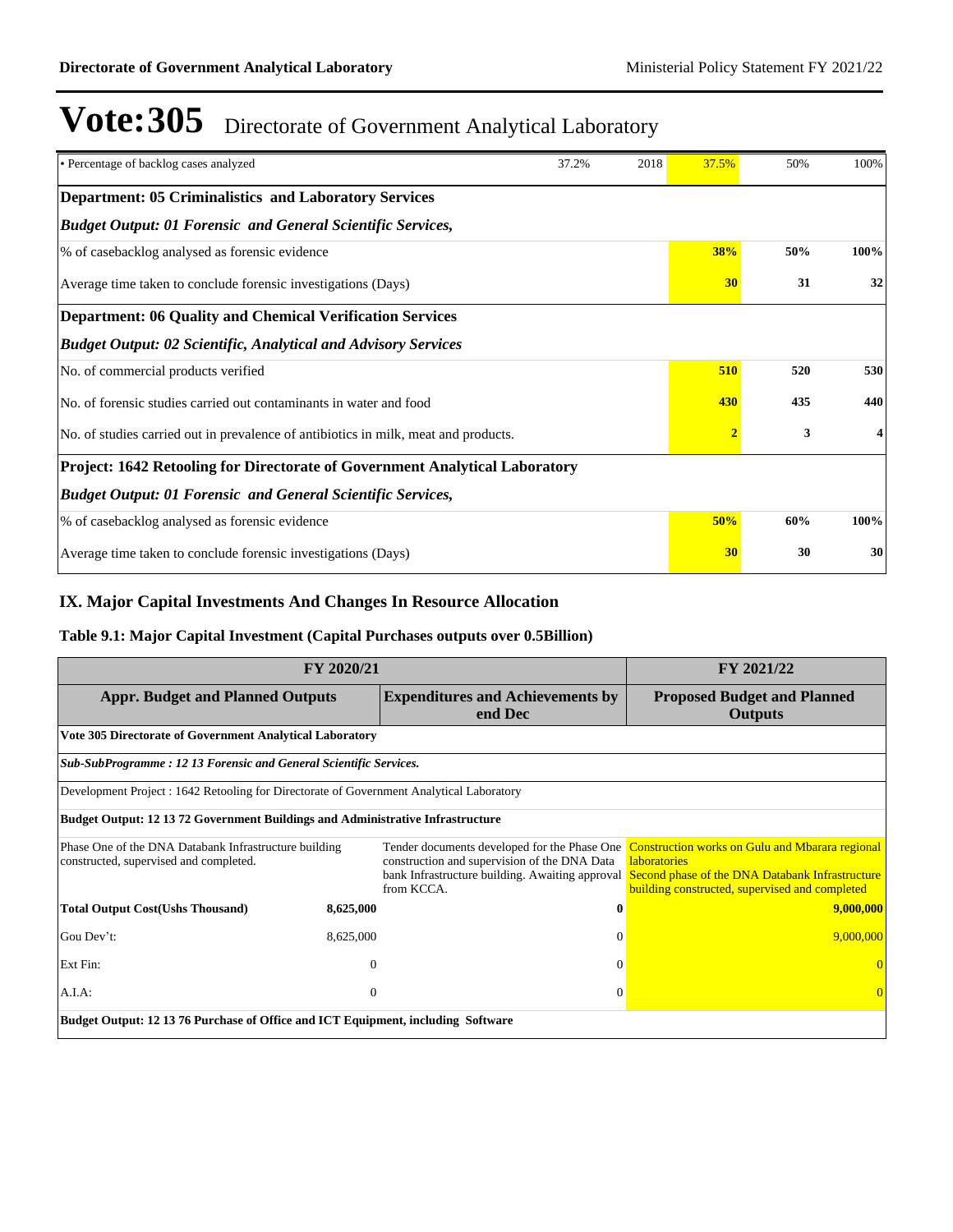| Advanced software for recovery of information from mobile<br>phones acquired<br>Computers for laboratories acquired for case backlog reduction 05 computers for main laboratory and regional<br>Intercom for telecommunications and connectivity acquired.<br>Laboratory Information Management System completed.<br>Network and server room serviced and maintained |                  | Advanced software for recovery of information<br>from mobile phones acquired<br>labs delivered and installed<br>Intercom for telecommunications and<br>connectivity acquired and installed<br>Received the LIMS software system and<br>installation is being done<br>Network and server room serviced and<br>maintained | Digitization of record Phase one initiated and<br>completed<br><b>ICT</b> equipment acquired for regional forensic<br><b>laboratories</b><br><b>ICT Equipment for main DGAL Laboratory</b><br>acquired<br><b>ICT</b> Equipment serviced and maintained<br><b>Laboratory Information Management System</b><br>operationalized<br>Software upgrade and renewal (Gene mapper<br>version 1.6), DNA analysis software acquired |
|----------------------------------------------------------------------------------------------------------------------------------------------------------------------------------------------------------------------------------------------------------------------------------------------------------------------------------------------------------------------|------------------|-------------------------------------------------------------------------------------------------------------------------------------------------------------------------------------------------------------------------------------------------------------------------------------------------------------------------|---------------------------------------------------------------------------------------------------------------------------------------------------------------------------------------------------------------------------------------------------------------------------------------------------------------------------------------------------------------------------------------------------------------------------|
| <b>Total Output Cost(Ushs Thousand)</b>                                                                                                                                                                                                                                                                                                                              | 359,100          | 50,780                                                                                                                                                                                                                                                                                                                  | 578,000                                                                                                                                                                                                                                                                                                                                                                                                                   |
| Gou Dev't:                                                                                                                                                                                                                                                                                                                                                           | 359,100          | 50,780                                                                                                                                                                                                                                                                                                                  | 578,000                                                                                                                                                                                                                                                                                                                                                                                                                   |
| Ext Fin:                                                                                                                                                                                                                                                                                                                                                             | $\mathbf{0}$     | 0                                                                                                                                                                                                                                                                                                                       |                                                                                                                                                                                                                                                                                                                                                                                                                           |
| A.I.A:                                                                                                                                                                                                                                                                                                                                                               | $\boldsymbol{0}$ | $\theta$                                                                                                                                                                                                                                                                                                                |                                                                                                                                                                                                                                                                                                                                                                                                                           |
| Budget Output: 12 13 77 Purchase of Specialised Machinery & Equipment                                                                                                                                                                                                                                                                                                |                  |                                                                                                                                                                                                                                                                                                                         |                                                                                                                                                                                                                                                                                                                                                                                                                           |
| Analytical balances acquired for sample weighing<br>Assorted organic hydrocarbon testing equipment acquired<br>Autotitrimeter equipment for food analysis/environmental<br>analysis acquired<br>Gas Chromatograpgh equipment acquired for testing volatile<br>components<br>HPTLC equipment for herbal medicines analysis acquired for<br>regional laboratories      |                  | Procurement yet to be initiated<br>Procurement yet to be initiated<br>Procurement yet to be initiated<br>Gas Chromatograpgh equipment acquired for<br>testing volatile components<br>Procurement for HPTLC equipment initiated                                                                                          | Assorted scientific laboratory acquired for main<br>laboratory and operationalization of regional<br>forensic laboratories<br>Genetic Analyzer acquired for Gulu regional<br>forensic laboratory<br>Mobile laboratory van for improved response to<br>crime scenes acquired                                                                                                                                               |
| <b>Total Output Cost(Ushs Thousand)</b>                                                                                                                                                                                                                                                                                                                              | 3,967,500        | 985,445                                                                                                                                                                                                                                                                                                                 | 4,156,357                                                                                                                                                                                                                                                                                                                                                                                                                 |
| Gou Dev't:                                                                                                                                                                                                                                                                                                                                                           | 3,967,500        | 985,445                                                                                                                                                                                                                                                                                                                 | 4,156,357                                                                                                                                                                                                                                                                                                                                                                                                                 |
| Ext Fin:                                                                                                                                                                                                                                                                                                                                                             | $\mathbf{0}$     | 0                                                                                                                                                                                                                                                                                                                       |                                                                                                                                                                                                                                                                                                                                                                                                                           |
| $A.I.A$ :                                                                                                                                                                                                                                                                                                                                                            | $\mathbf{0}$     | $\overline{0}$                                                                                                                                                                                                                                                                                                          | $\Omega$                                                                                                                                                                                                                                                                                                                                                                                                                  |

# **X. Vote Challenges and Plans To Improve Performance**

#### **Vote Challenges**

1. Inadequate number of staff to deploy in Regional Laboratories. The regional laboratories are grossly understaffed and this affects the laboratory analysis and exhibit collection at the regional laboratories. Currently only 56 positions are filled in the structure with 68 positions remaining vacant. Staffing is key in the promise of 100% clearance of backlog and without the 68 vacant positions filled, this target will be difficult to achieve. Positions which were cleared by Ministry of Public Service were submitted to Public Service Commission for recruitment and the process is ongoing.

2. Salary enhancement of the scientists to implement the Presidential directive to review and consider the salary enhancement of DGAL staff in line with other institutions doing similar work. There is an urgent need to attract, retain and motivate the staff given the increasing demand for such skills in the market. UGX 8.385Bn is needed for salary enhancement. A letter on the same was submitted to the Ministry of Public Service from the PS/MIA.

3. The laboratories at DGAL headquarters lack adequate office space since the laboratory space is used for both laboratory analysis and as office space. This creates an unconducive work environment whereby the staff inhale the chemicals and fumes in the laboratory since the laboratory space doubles as the office space. There is need for more office space for forensic scientists. 4. Inadequate capacity (equipment and training) for analysis of hydrocarbons. This limits DGAL's capacity in the analysis of these samples and this gap needs to be addressed by acquiring the necessary and appropriate equipment for analysis of oils and fuels. The equipment is to be prioritized in subsequent budgets.

#### **Plans to improve Vote Performance**

Implementation of the DGAL Case Backlog Strategy to ensure 100% clearance of forensic case backlog and improved efficiency in forensic case analysis.

### **XI Off Budget Support**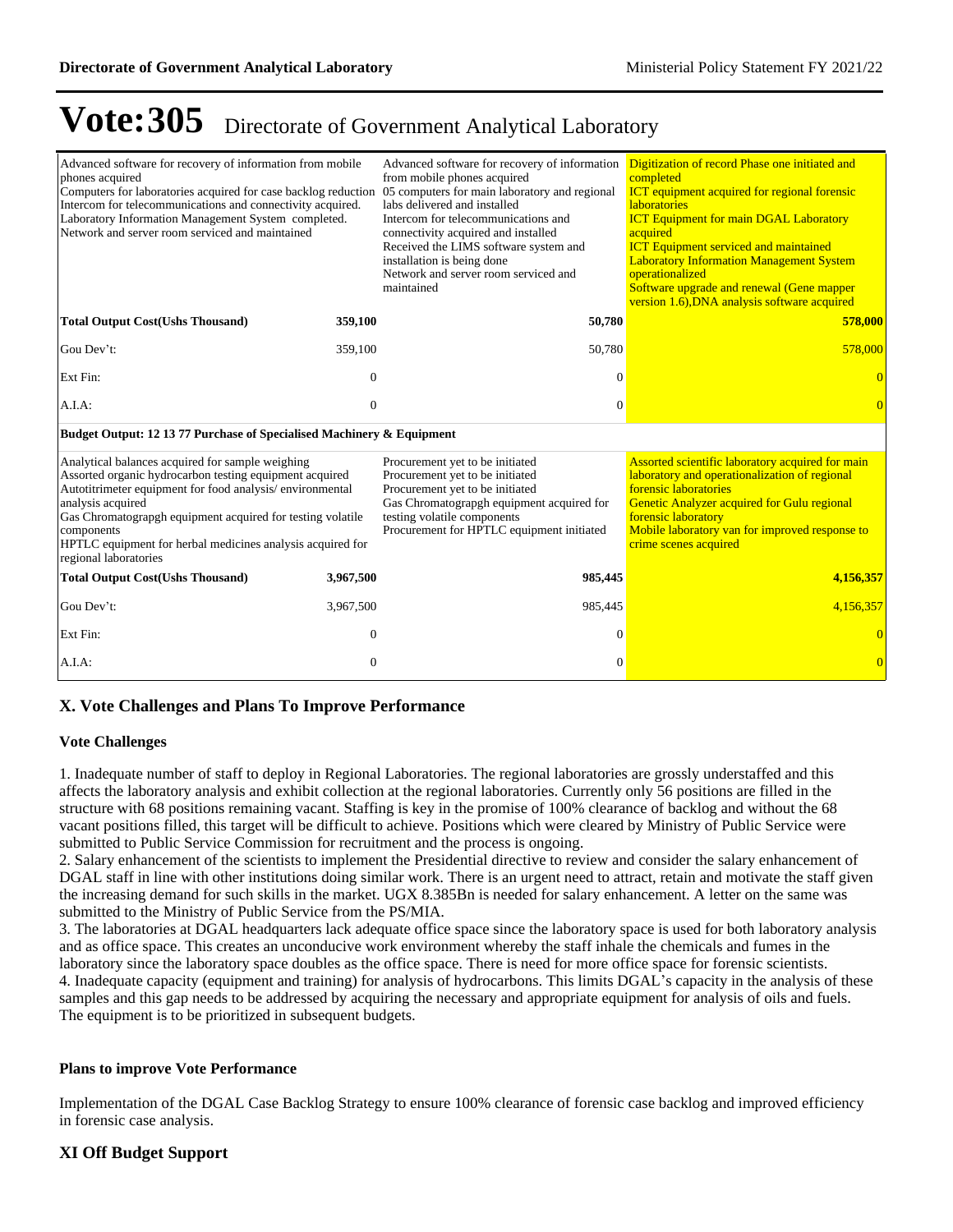**Table 11.1 Off-Budget Support by Project**

N/A

# **XII. Vote Cross Cutting Policy And Other Budgetary Issues**

## **Table 12.1: Cross- Cutting Policy Issues**

| <b>Issue Type:</b>                  | <b>HIV/AIDS</b>                                                                                                                                                    |
|-------------------------------------|--------------------------------------------------------------------------------------------------------------------------------------------------------------------|
| Objective:                          | HIV/AIDS is a prevalent issue in the workplace that needs to be addressed                                                                                          |
| <b>Issue of Concern:</b>            | Lack of a policy on HIV/AIDS                                                                                                                                       |
| <b>Planned Interventions:</b>       | Developing a HIV/AIDS Workplace Policy that explicitly streamlines how DGAL handles issues<br>of HIV/AIDS such as psychosocial support and stigma among employees- |
| <b>Budget Allocation (Billion):</b> | 0.035                                                                                                                                                              |
| <b>Performance Indicators:</b>      | HIV/AIDS workplace policy in place                                                                                                                                 |
| <b>Issue Type:</b>                  | Gender                                                                                                                                                             |
| Objective:                          | Gender and Equity at the workplace                                                                                                                                 |
| <b>Issue of Concern:</b>            | Equity and gender issues are not properly mainstreamed in the DGAL services                                                                                        |
|                                     | Meta data and statistical reports on forensic analysis are not adequate to bring out gender issues                                                                 |
| <b>Planned Interventions:</b>       | Hold workshops to Sensitize officers in DGAL on how to integrate gender and equity issues when<br>implementing their activities                                    |
| <b>Budget Allocation (Billion):</b> | 0.031                                                                                                                                                              |
| <b>Performance Indicators:</b>      | Number of sensitization Workshops held                                                                                                                             |
| <b>Issue Type:</b>                  | <b>Enviroment</b>                                                                                                                                                  |
| Objective:                          | Environmental issues at workplace need to be adequately addressed                                                                                                  |
| <b>Issue of Concern:</b>            | DGAL has to ensure that it takes into account the issues of the environment and sustainable<br>development                                                         |
| <b>Planned Interventions:</b>       | Acquire safety gear and Personal Protective Equipment for all DGAL staff.                                                                                          |
|                                     | Implementation of the Chemical Management System at DGAL                                                                                                           |
| <b>Budget Allocation (Billion):</b> | 0.435                                                                                                                                                              |
| <b>Performance Indicators:</b>      | Number of protective gear and equipment in place.                                                                                                                  |
|                                     | Chemical Management System in place                                                                                                                                |

# **XIII. Personnel Information**

### **Table 13.1 Staff Establishment Analysis**

| <b>Title</b>                        |                 | <b>Salary Scale   Number Of Approved Positions  </b> | <b>Number Of Filled Positions</b> |
|-------------------------------------|-----------------|------------------------------------------------------|-----------------------------------|
| Asst. Commissioner                  | U1E             |                                                      |                                   |
| Principal Assistant Secretary       | U <sub>12</sub> |                                                      |                                   |
| <b>Principal Government Analyst</b> | U2              |                                                      |                                   |